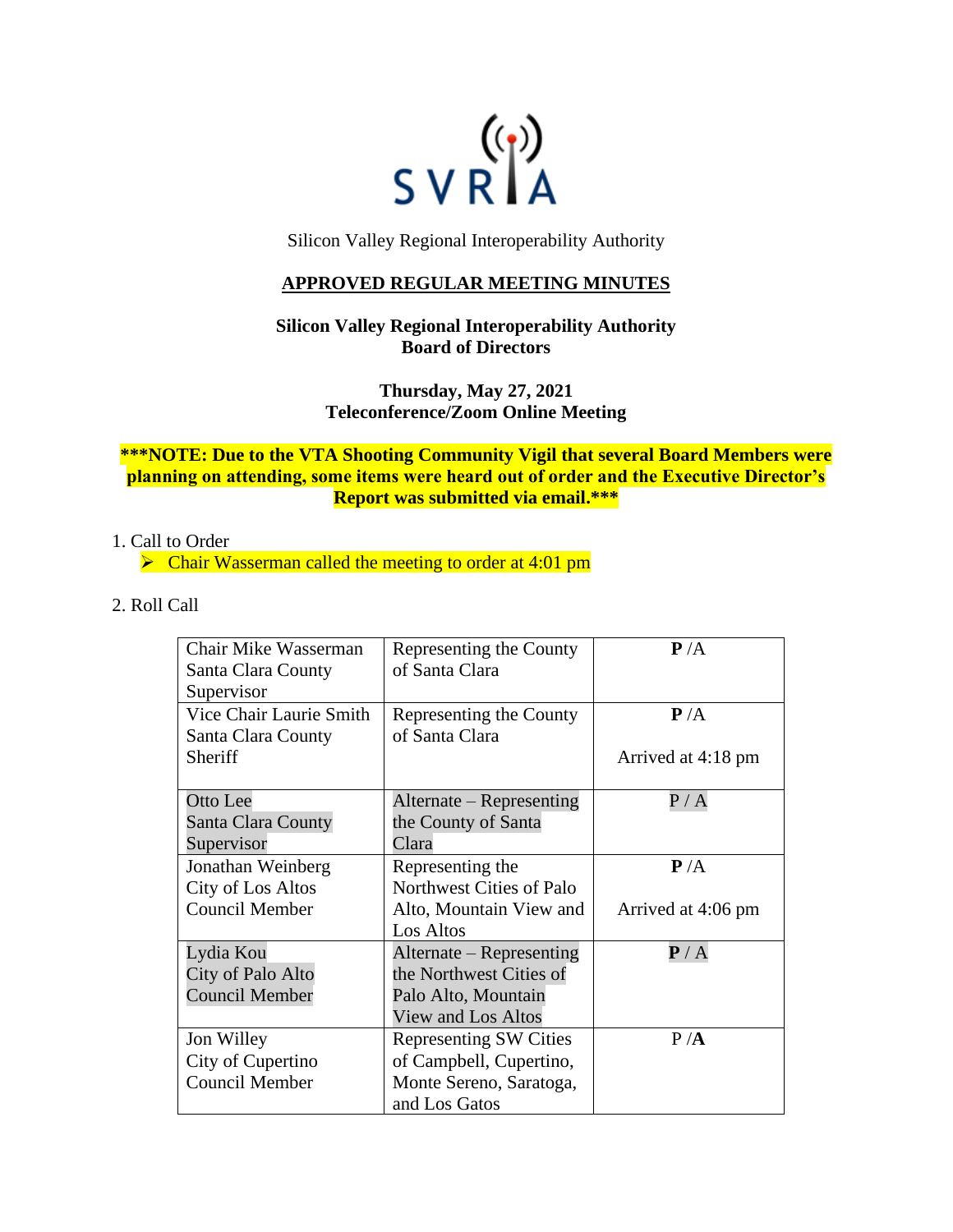| <b>Kitty Moore</b><br>City of Cupertino<br><b>Council Member</b>               | <b>Alternate - Representing</b><br>SW Cities of Campbell,<br>Cupertino, Monte<br>Sereno, Saratoga, and<br><b>Los Gatos</b> | P/A |
|--------------------------------------------------------------------------------|----------------------------------------------------------------------------------------------------------------------------|-----|
| Lisa Matichak<br>City of Mountain View<br><b>Council Member</b>                | Santa Clara City's<br><b>Association Selection</b>                                                                         | P/A |
| <b>Matthew Hudes</b><br><b>Town of Los Gatos</b><br><b>Council Member</b>      | Alternate - Santa Clara<br>City's Association<br>Selection                                                                 | P/A |
| Pam Foley<br>City of San Jose<br>Council Member                                | Representing the City of<br>San Jose                                                                                       | P/A |
| Chappie Jones<br>City of San Jose<br>Vice Mayor                                | Representing the City of<br>San Jose                                                                                       | P/A |
| Sylvia Arenas<br>City of San Jose<br><b>Council Member</b>                     | <b>Alternate - Representing</b><br>the City of San Jose                                                                    | P/A |
| <b>Raul Peralez</b><br>City of San Jose<br><b>Council Member</b>               | <b>Alternate - Representing</b><br>the City of San Jose                                                                    | P/A |
| Peter Leroe-Munoz<br>City of Gilroy<br>Council Member                          | Representing the South<br><b>County Cities of Gilroy</b><br>and Morgan Hill                                                | P/A |
| <b>Rich Constantine</b><br>City of Morgan Hill<br>Mayor                        | Representing VTA                                                                                                           | P/A |
| <b>Richard Bertalan</b><br>VTA, Chief Information<br><b>Technology Officer</b> | Representing VTA                                                                                                           | P/A |
| <b>Russ Melton</b><br>City of Sunnyvale<br><b>Council Member</b>               | Representing the Central<br>Cities of Milpitas, Santa<br>Clara, and Sunnyvale                                              | P/A |
| <b>Karen Hardy</b><br>City of Santa Clara<br>Vice Mayor                        | <b>Alternate - Representing</b><br>the Central Cities of<br>Milpitas, Santa Clara,<br>and Sunnyvale                        | P/A |

 $\triangleright$  8 Directors Present. There is a quorum for the meeting.

- 3. Public Comment and Closed Session
	- a. No Public Comment
	- b. Closed Session Pursuant to Government Code Section 54957(a), THREAT TO PUBLIC SERVICES OR FACILITIES (Conference with Executive Director and General Counsel). Two Items.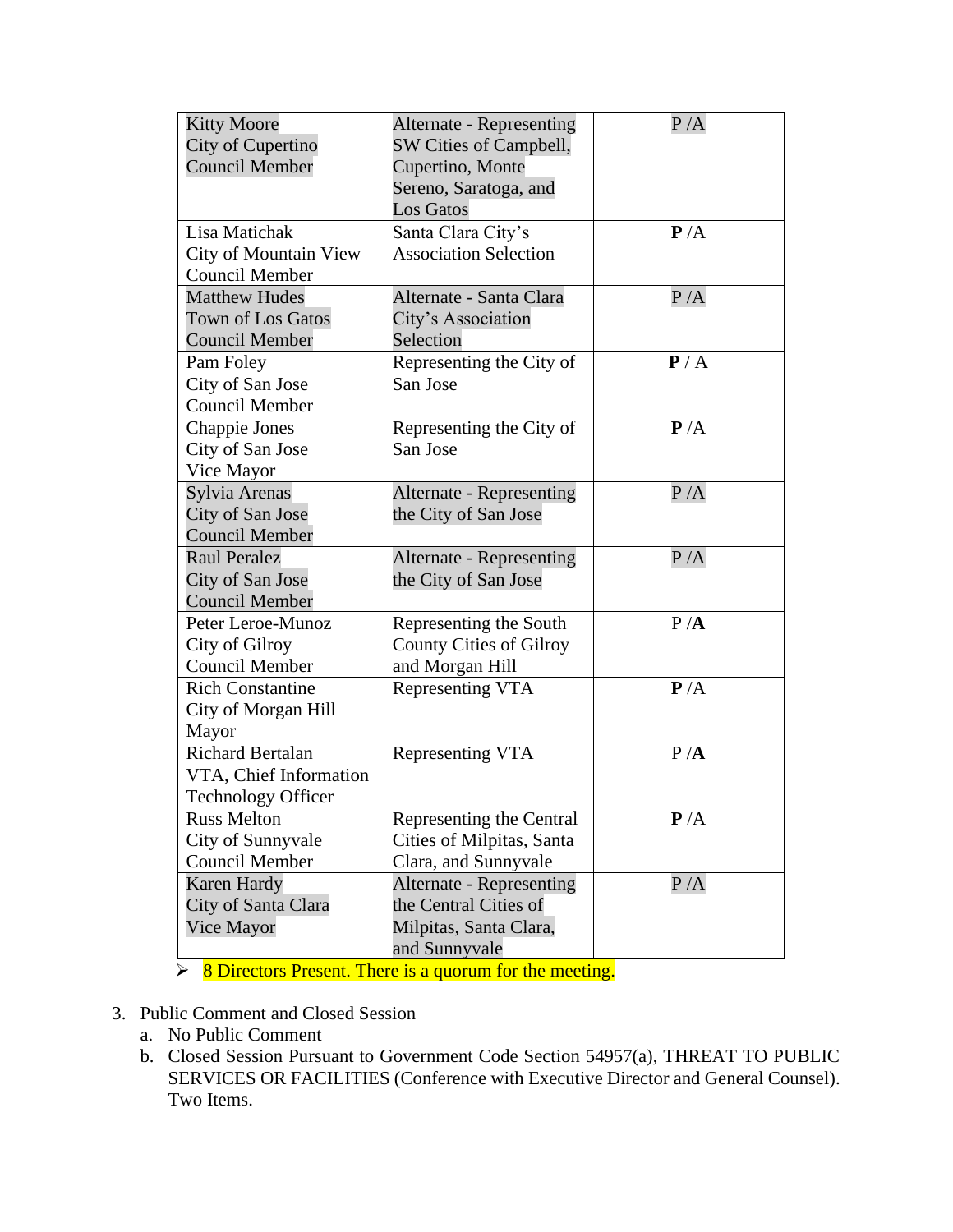- ➢ General Counsel Gary Baum with a statement. Closed session pursuant to Government Code Section 54957(a), threat to public services or facilities. Conference with the executive director and general counsel, there will be two closed sessions items. Thank you."
- ➢ Entered Closed Session at 4:19 pm
- ➢ Re-entered Open Session at 4:51 pm
- ➢ Chair Wasserman with No Reportable Action.
- 4. Action on Consent Calendar
	- a. Approval of the Minutes of the March 25, 2021, Board Meeting
	- ➢ Motion to approve: Director Foley, Second: Jones. 7 Aye, 0 No. Motion carries.
- 5. Executive Director's Report **\*\*\*Submitted via email to the Board\*\*\***
	- a. Update on California Department of Justice (CA-DOJ) Encryption Mandate for Law Enforcement.

SVRIA Law Interoperability Talkgroups transitioning effective May 10, 2021. The SVRIA is responsible for the Law Enforcement Interoperability Talkgroups. There are 16 of these talkgroups on the Silicon Valley Regional Communication System (SVRCS or System). These talkgroups are used when multiple law enforcement agencies come together for large incidents such as the VTA shooting, vehicle pursuits that travel through multiple jurisdictions, and large planned events such as a 49er Football game at Levi Stadium.

These talkgroups are subject to the same CA-DOJ mandate to protect personal privacy. Some of the talkgroups are already encrypted. On May 10, the final talkgroups were taken offline so radio technicians could perform the work to encrypt the talkgroups and program the radios. Staff expects this will take approximately 90 days. An interim communications plan has been communicated to the stakeholders and up to this point, the temporary changeover has proceeded smoothly.

All Law Enforcement Agencies except for Milpitas have transitioned to encryption on their primary talkgroups. Milpitas is scheduled to transition in August 2021. Since our March board meeting, the City of Santa Clara has transitioned to encryption. This leaves Milpitas as the only agency not yet encrypted.

b. Mutual Aid Partner Internal Revenue Service-Criminal Investigations (IRS-CI). The Executive Director executed the standard SVRIA Mutual Aid Memorandum of Understanding adding the IRS-CI as a Mutual Aid Partner and only authorizing the use of the SVRCS Talkgroups under limited conditions. This is an excellent outcome for the SVRIA and the IRS-CI. Effective July 1, 2021, the IRS-CI joins the FBI, US Marshals, and the US Coast Guard as a federal mutual aid partner on the SVRCS. Under the agreement that lasts for nine years, the IRS-CI is allowed to use the following talkgroups: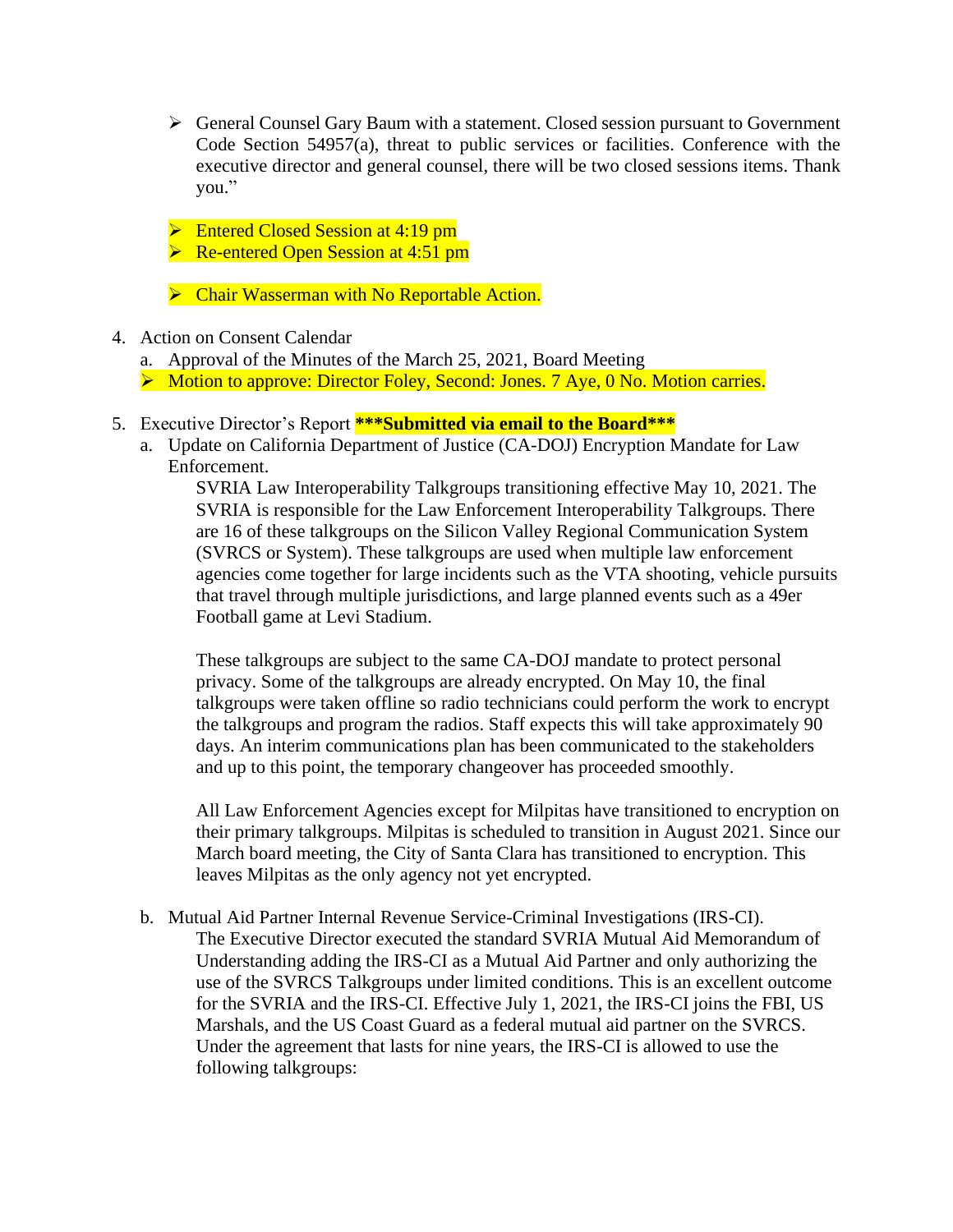SVRCS (Regional Interoperability)Talkgroups: SB-CALL, SB-INT1, SB-INT2, SB-INT3, SB-INT4, SB-INT5 SVRCS (Local Interoperability) Talk Groups: SB LAW1-6, SB LAW 7, 8 Encrypted (for spontaneous events) and SB LAW 9-14 , SB LAW 15, 16 Encrypted (for preplanned events) SVRCS (Local Interoperability) Talk Groups: SB FIRE1-8 (for spontaneous events) and SB FIRE 9-14 , SB FIRE 15 &16 Encrypted (for preplanned events)

The IRS-CI may use the SVRCS talkgroups only:

- When working with SVRIA Members or Participants units on or during joint operations.
- During Priority 1 circumstances as defined in the CLEMARS system priority guidelines – disaster and extreme emergency operations for mutual aid and interagency communications.
- During Priority 2 circumstances as defined in the CLEMARS system priority guidelines - emergency or urgent operations involving imminent safety of life or protection of property.
- With the prior approval of SVRIA, the IRS-CI may also use the SVRCS talkgroups and channels for training purposes on joint trainings with SVRCS Members or Participants.
- c. SVRIA Website Refresh and Security Enhancements. This small contract (\$3,000) is included in the approved budget and is within the purchasing scope of the Executive Director. The project will improve the website with current back-end support technology, improved security features, and will provide a better user experience with new looking webpages. The project should be completed by December 31, 2021.
- d. Cybersecurity and the SVRIA and SVRCS. SVRIA staff, radio technicians and dispatch center managers have been discussing cybersecurity in light of the recent attacks on computer systems including public infrastructure systems. A security subcommittee has been formed to specifically look at the SVRCS, apply for cybersecurity grants, to determine any vulnerabilities, and to estimate costs to enhance cybersecurity.
- e. Renewal of Professional Service Agreements with Financial/Administrative Assistant. The Executive Director extended the professional service agreement with Diane Stambaugh for an additional year. Diane provides excellent financial and budgeting support and has been instrumental with the current CalOES Grant. The one-year extension has been slightly modified to add additional hours for any administrative support as the separate position was not budgeted for Fiscal Year 21/22. In addition, Diane's hourly rate increased 2% for a cost of living adjustment.
- f. Form 700 Filing Update. All Board members and staff have completed their Form 700 Filing. Thank you for completing your annual filing for the California Fair Political Practices Commission.
- 6. Action Items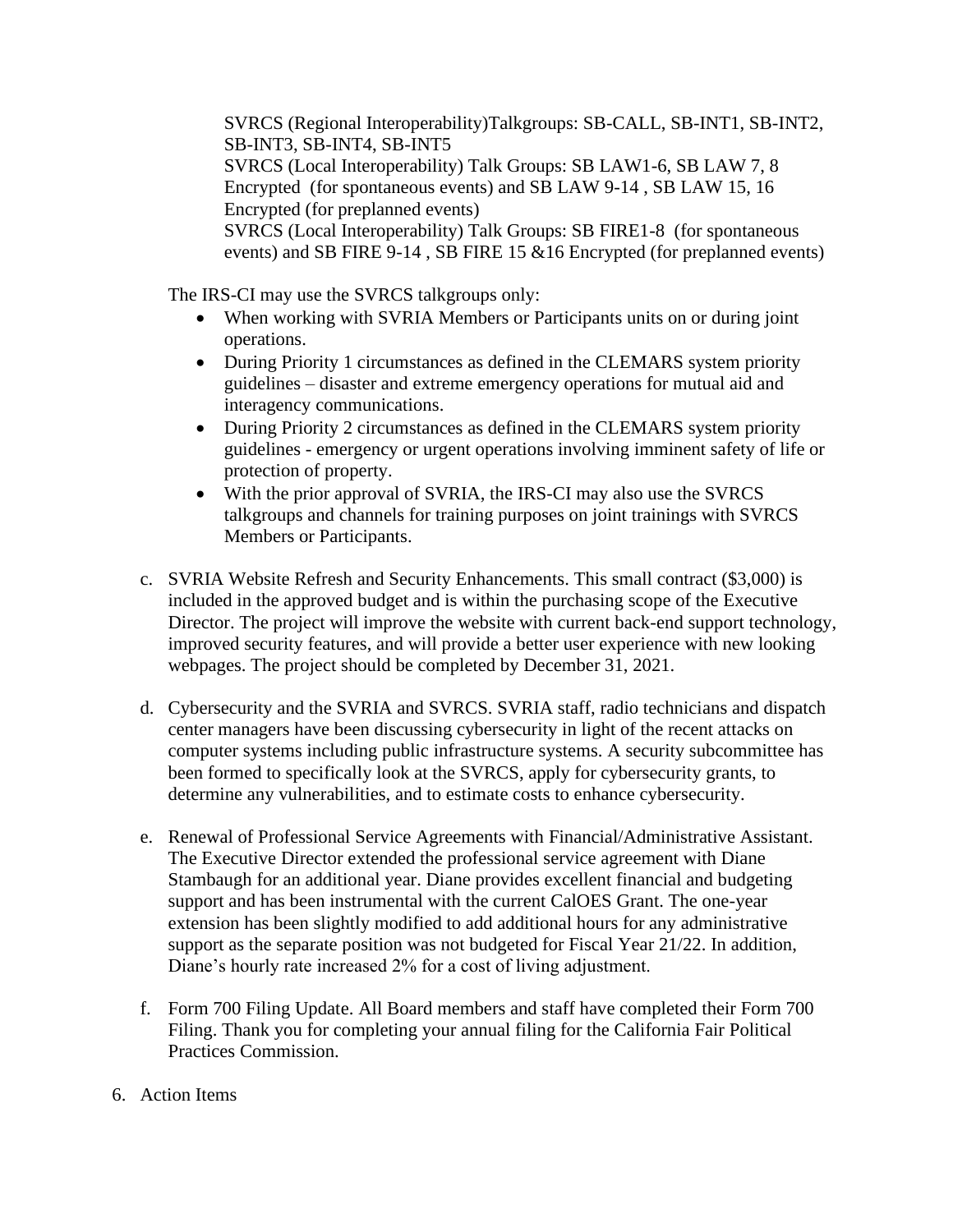- a. Approval of the Second Amendment to Agreement Between the County of Santa Clara and the SVRIA for Services for Technical Support and Administration of SVRIA Communications Systems.
	- ➢ Chair Wasserman with a Recusal Statement: I'm recusing myself from participating in the review of the second amendment to the county service agreement, item 6a, due to the appearance of a conflict of interest, as I am president of the County Board of Supervisors. I'll be turning the meeting over to Russ, who will take over as chair, and I will leave the Zoom meeting and return after this item. Chair Wasserman exited the meeting.
	- ➢ Executive Director with a short staff presentation highlighting the excellent service and responsiveness of the County Communications Radio Shop Staff. As a government agency, County Communications is subject to Proposition 218 where costs must only be for services provided. County Communications cannot build in any profit or work not directly serving the SVRCS.
	- ➢ Working Committee unanimously passed recommendation for the Board to approve at the May 10 meeting.
	- ➢ Mike Gokey, County Communications available for any technical questions.
	- ➢ No Public Comment

➢ Motion to approve: Director Jones, Second: Foley. 7 Aye, 0 No. Motion carries.

- b. Approval of a Purchase Order in an amount not to exceed \$448,011 to Motorola Solutions Inc. for Site on Wheels project that is substantially funded (\$300,000) by the California Governor's Office of Emergency Services Public Safety Power Shutoff Grant Program.
	- ➢ Staff with an update on the CalOES Grant Program. Good news to report on the timeline to complete the grant project. Extension granted by CalOES from October 31, 2021, to March 31, 2022.
	- ➢ Staff and Motorola can comfortably complete the project with the new timeline.
	- ➢ Staff will return at a later date with the Budget Amendment for SVRIA's share of the project once the FY20/21 carryover amount is known.
	- ➢ No Public Comment
	- ➢ Motion to approve: Director Foley, Second: Jones. 8 Aye, 0 No. Motion carries.
- c. Approval of Professional Services Contract for General Counsel Services of Gary Baum
	- ➢ Staff with short presentation on extending the agreement for General Counsel Service. Extending the agreement from one year to two years.
	- ➢ Gary provides excellent services to the Board and Staff. Also, Gary has been invaluable with the transition of Executive Directors as he shares his SVRIA institutional knowledge.